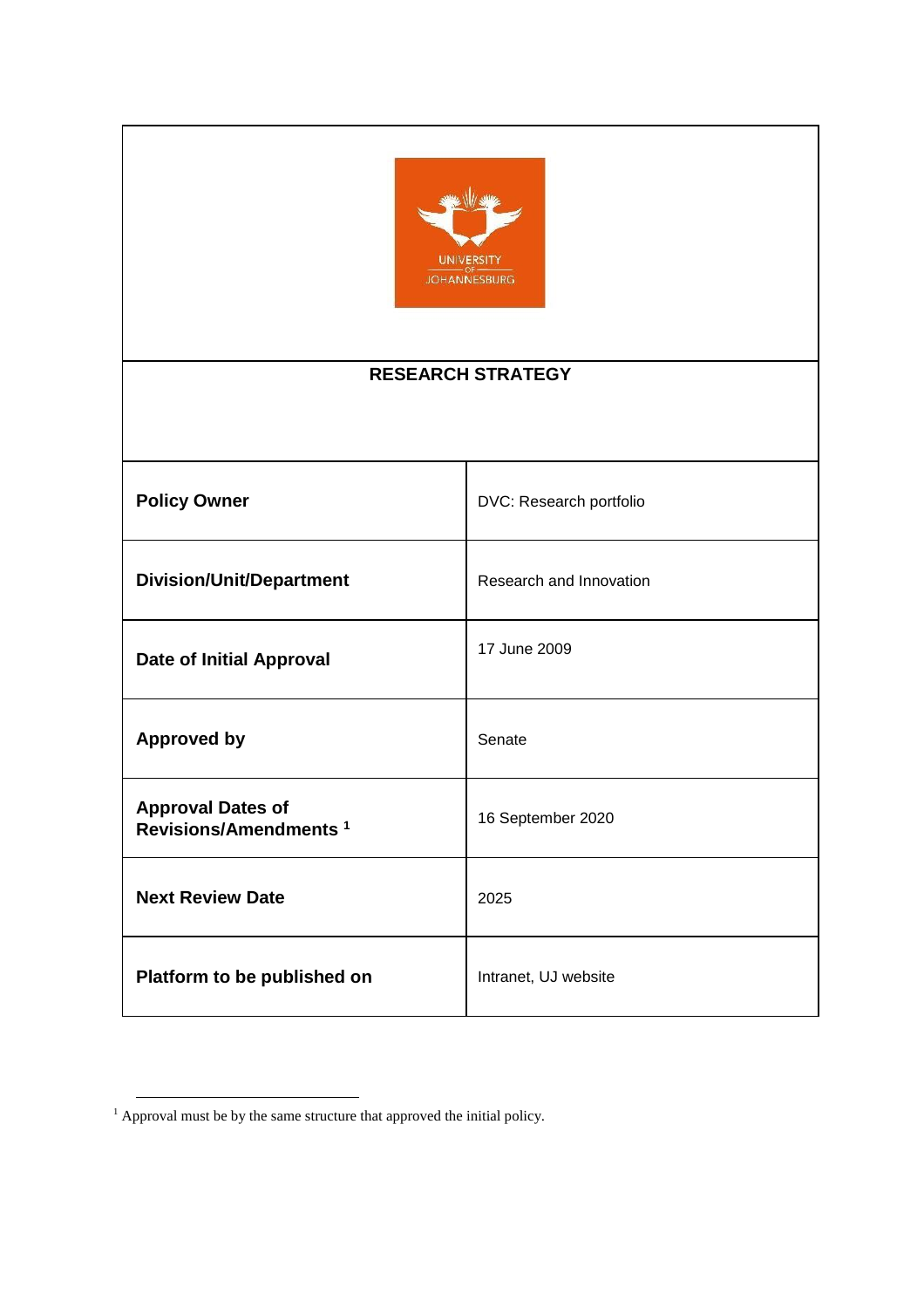#### **CONTENTS**

- **1. PREAMBLE**
- **2. PURPOSE OF RESEARCH STRATEGY**
- **3. PRINCIPLES OF RESEARCH STRATEGY**
- **4. CUSTODIAN OF RESEARCH STRATEGY**
- **5. RESEARCH STRATEGY** 
	- **5.1 STRATEGIC RESEARCH GOALS**
	- **5.2 ACTIONS REQUIRED TO ACHIEVE STRATEGIC RESEARCH GOALS**
- **6. RESEARCH INTEGRITY – QUALITY AND ETHICS**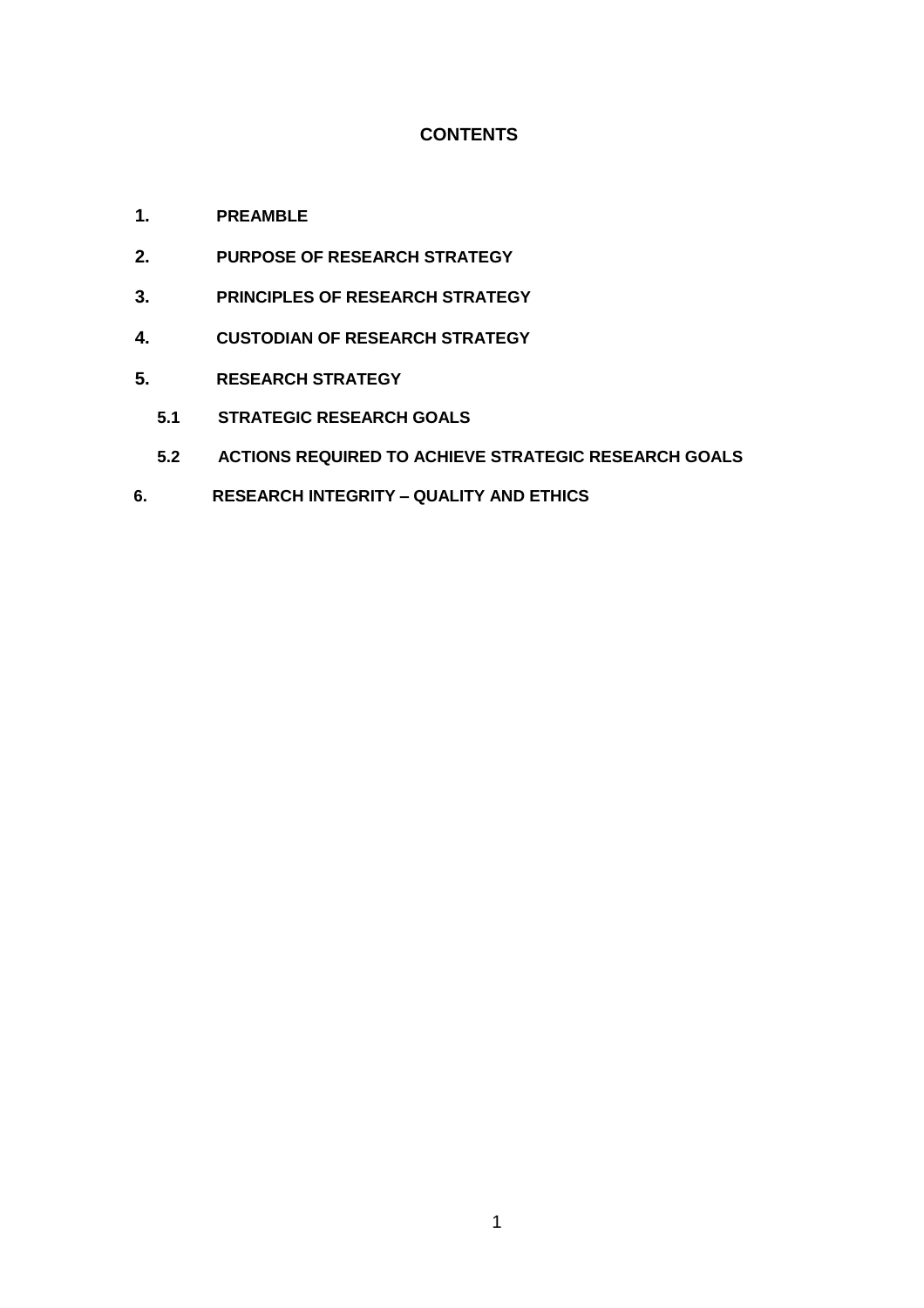# **RESEARCH STRATEGY**

## **1. PREAMBLE**

The University of Johannesburg's (UJ) Strategic Plan commits the university to distinguished scholarship and reputable research and innovation, and the promotion of internationally competitive research as a core strategic goal. To ensure that South Africa can compete in a globally competitive environment, this commitment to research is aligned with the national imperative to encourage more postgraduate studies, to increase the production of both traditional research outputs (as defined by research articles, books, book chapters, and conference proceedings) as well as creative outputs and innovations (as stipulated in the *Policy on the evaluation of creative outputs and innovations produced by public higher education institutions (2017) of the Department of Higher Education and Training)*. The 2025 Strategic Plan: Global Excellence and Stature  $(GES)^2$  also aims to expand the pool of researchers that can contribute to knowledge production and generation in our society.

As the University positions itself as a leader in the 4<sup>th</sup> Industrial Revolution (4IR), particularly on the African continent, it is important that our research and innovation support programmes and instruments take advantage of the benefits provided by increased use of technology. This includes, among other things, the automation of processes such as applications for research grants, awarding of research grants, reporting on research outputs, monitoring of research activities among others. Critical to the success of this move, however, is the provision of an enabling research environment and skilling of support staff and academics to be able to respond adequately to the changes brought by the 4IR.

The purpose of this document is to:

 $\overline{a}$ 

- present a framework for the management, support and development of research and innovation at the UJ,
- align with the GES research and innovation strategic objectives, and
- provide an approach for strategic operationalisation.

The responsibility for the implementation of the research strategy resides with the Deputy Vice-Chancellor associated with the research and innovation portfolio and the Executive Director: Research and Innovation. Such responsibility is exercised through the University Research Committee (URC), which functions in accordance with the authority delegated to it by Senate. The Research and Innovation Division is responsible for implementing the strategy and exercising institutional-level responsibilities and functions, while the

<sup>2</sup> <https://www.uj.ac.za/about/Documents/Strategic%20Plan%202025.pdf>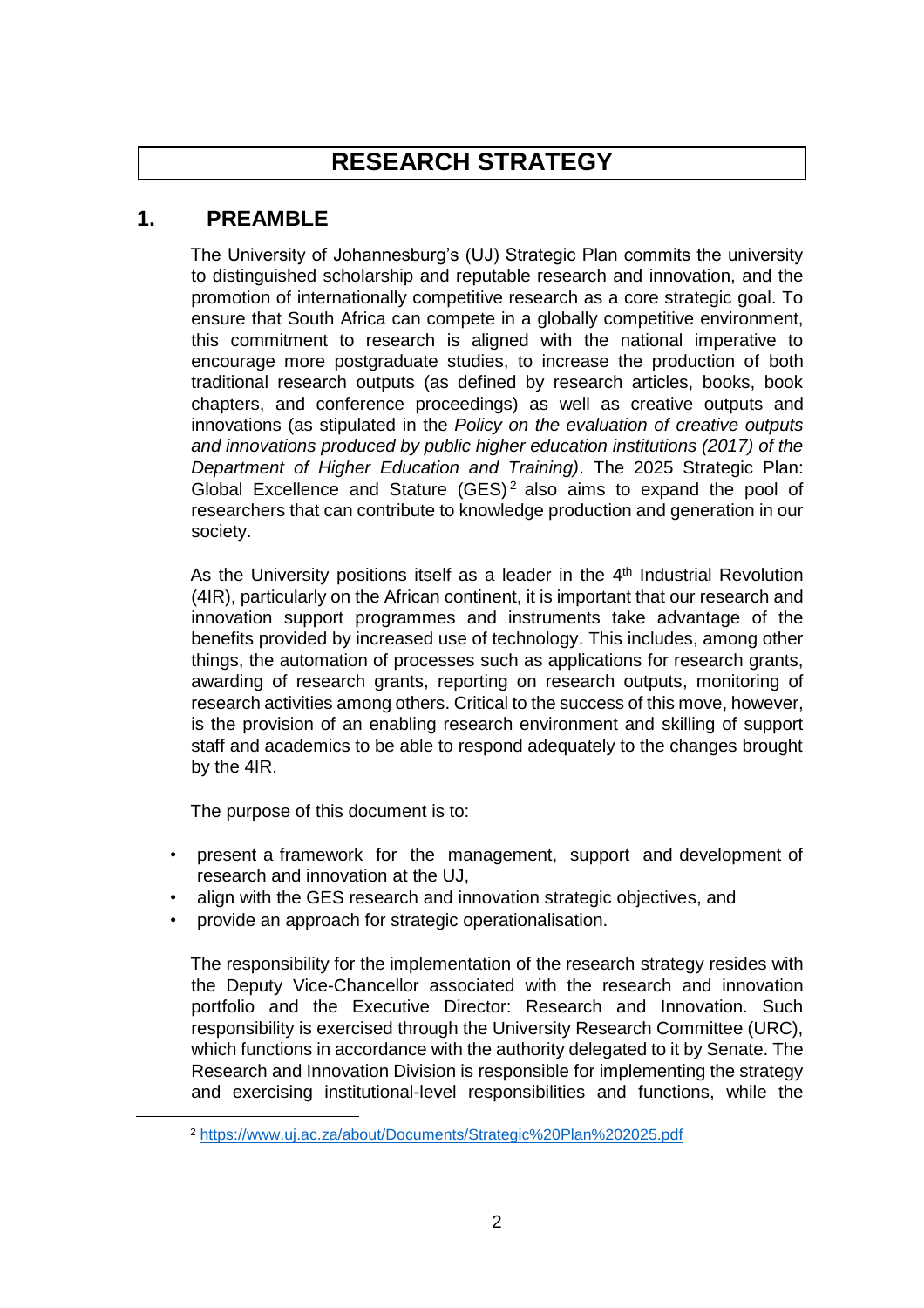faculties<sup>3</sup> take ownership of and manage research (hereinafter, the "research" reference includes both creative outputs and innovations) operations.

The following definitions of different types of research apply:

*Research and development* is "creative work undertaken systematically to increase the store of knowledge, including knowledge of humanity, culture and society, and the use of this knowledge to devise new applications".

**Basic research** is "experimental or theoretical work undertaken primarily to acquire new knowledge of the underlying foundations of phenomena and observable facts, without any particular application or use in view". (OECD definition).

**Strategic research** (also known as oriented research) is "research carried out with the expectation that it will produce a broad base of knowledge likely to form the background to the solution of recognised or expected current or future problems or offer possibilities for solving them".

Applied research is "original investigation in order to acquire new knowledge". It is, however, directed primarily towards a specific practical aim or objective. The results of applied research are intended primarily to be valid for a single or limited number of products, operations, methods, or systems. The knowledge or information derived from applied research may be patented or suitably protected but may also be kept secret.

*Multi-disciplinary research* is "work/projects undertaken by a team of researchers from different disciplines or fields or different specialist areas within a discipline". As part of the  $GES<sup>4</sup> 4.0$  Catalytic Initiative, the University aims to promote "multi-disciplinary 4IR projects, ideally including Humanities, Arts and Social Sciences and Science, Engineering and Technology components, and that might not otherwise have been undertaken or might otherwise have been undertaken on a smaller scale".

## **2. PURPOSE OF RESEARCH STRATEGY**

The strategy outlines the guiding principles regarding the management, support, and development of research to all those involved in research at the University of Johannesburg. It applies to all temporary, fixed- term contract and permanent employees, as well as registered students and postdoctoral research fellows (PDRFs) of the University.

The purpose of the strategy is to:

<sup>3</sup> Reference to faculties includes the College of Business and Economics (CBE)

<sup>4</sup> GES = Global Excellence and stature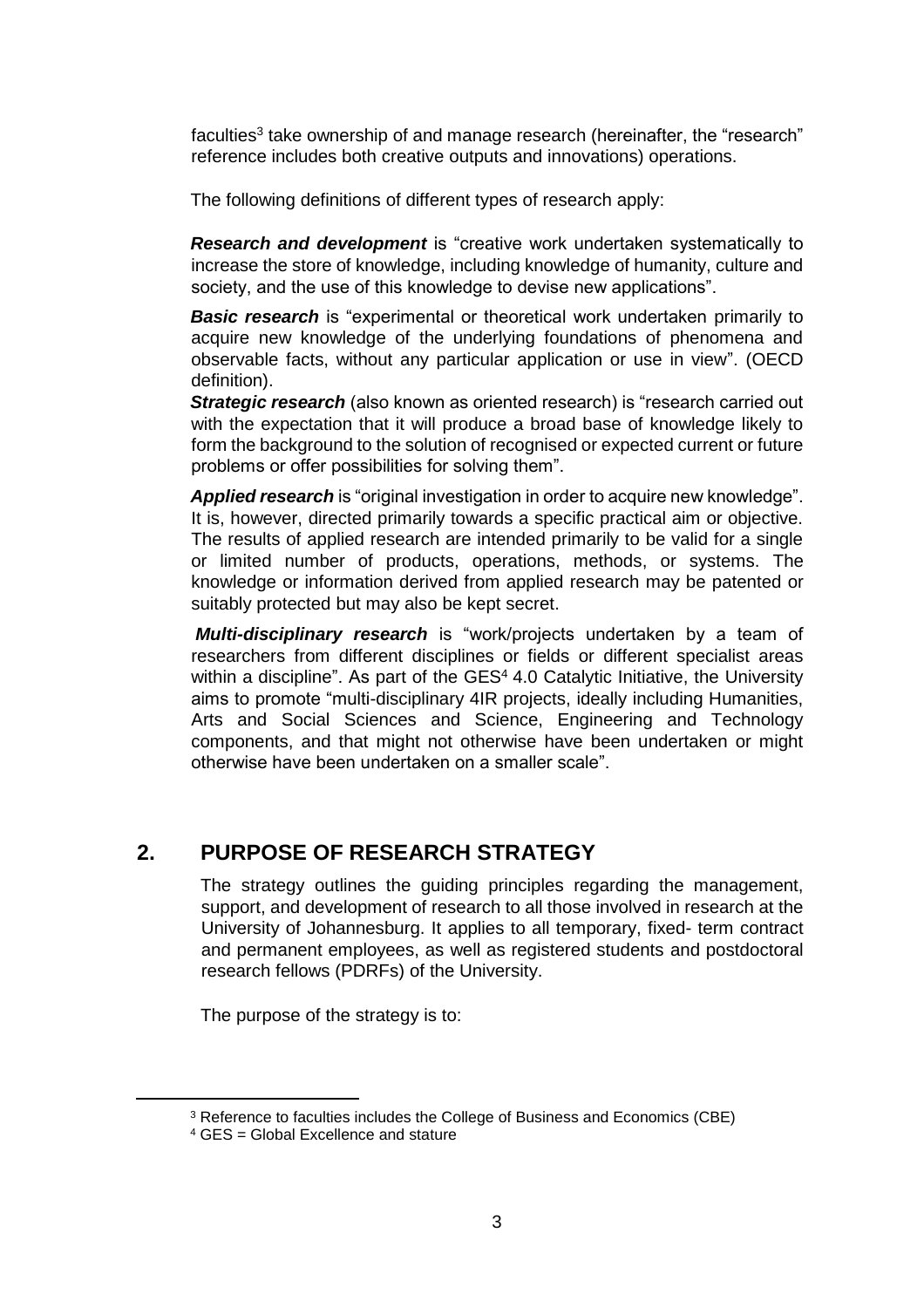- 2.1 provide a framework for the governance of research and research development;
- 2.2 affirm research as a priority;
- 2.3 provide for continued high-level, effective, and efficient support for research;
- 2.4 ensure the fair treatment of all researchers, staff, PDRFs, and students;
- 2.5 ensure effective communication (internally and externally) about the principles and policies on which the research activities of the University are founded;
- 2.6 establish rational, transparent, and collective decision-making processes around the allocation of research funds and other kinds of support for research;
- 2.7 balance the needs of research capacity development against those of established researchers;
- 2.8 integrate support for postgraduate research into the main research system;
- 2.9 appropriately integrate aspects of the 4IR into the research support system, including systems automation; and

## **3. PRINCIPLES OF THE RESEARCH STRATEGY**

- 3.1 The Executive Deans of faculties (and the researchers within the faculties) are responsible for the management of research. Where the research is conducted outside of faculties, the Executive/Senior Director to whom the researcher ultimately reports is responsible (together with the researcher) for the management of research. The Research and Innovation Division, in consultation with the Executive Director: Research and Innovation and the Deputy Vice-Chancellor (research portfolio), is responsible for the provision of research support and the exercise of institutional-level responsibilities and functions in accordance with relevant university policies and regulations.
- 3.2 Support is provided both for sustaining and promoting the research activities of established researchers, as well as for the development of emerging researchers. By default, the approach is intended to create an enabling ecosystem for research.
- 3.3 Material and in-kind support for postgraduate (masters and doctoral) students and PDRFs is imperative for creating an enabling research environment.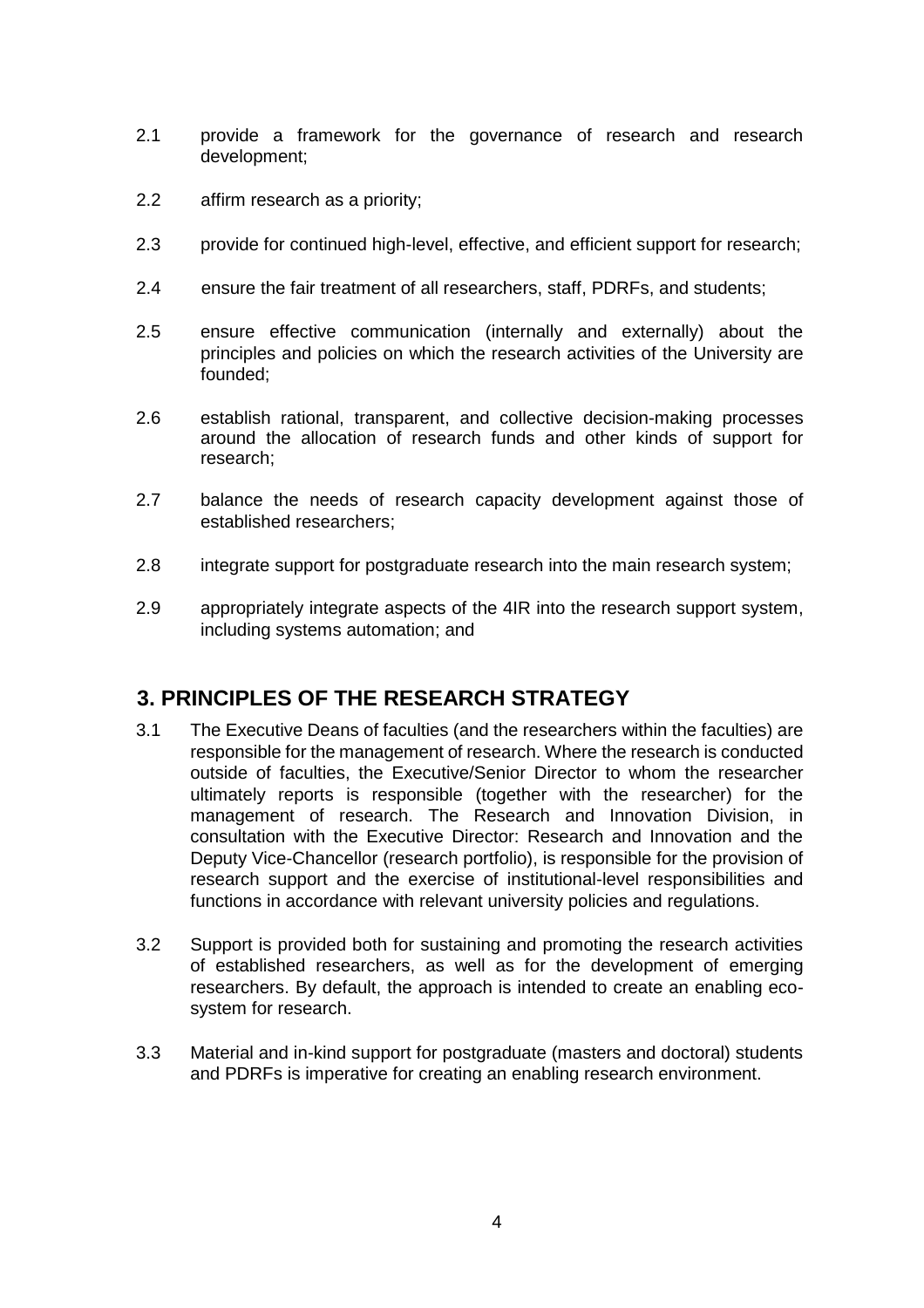- 3.4 Requests for support of research projects or activities are evaluated on the merits of the proposal, the merits of the applicant, the need for research capacity development, and the need to sustain existing research activities or capacity.
- 3.5 Applications to the central fund (via the faculty to the URC) are expected to adhere to a funding cycle, and applications are only considered outside this cycle, subject to budget availability, where faculties advance good reasons for such applications.
- 3.6 Faculties are responsible in the first instance to provide financial support for research activities, but if required, they will be assisted in this by the Research and Innovation division.
- 3.7 The extent of the URC's support for applications from a faculty is informed by the extent of the faculty's tangible commitment to research support and research output record.
- 3.8 Researchers not attached to faculties who seek financial support from the URC must be supported in their request by their Senior/Executive Director and must demonstrate the tangible commitment to research support of the unit or division within which the applicant functions.
- 3.9 All applicants requesting support from the URC need to show evidence of seeking funds outside the University, or need to provide a persuasive rationale why this is not feasible, in order for the application to be considered.
- 3.10 Postgraduate (masters and doctoral) bursary amounts from the central (internal) funds are standardised across the University, as well as the conditions attached thereto. Work-back obligations to often be pursued simultaneously with bursary or fellowship provision.

## **4. CUSTODIAN OF THE RESEARCH STRATEGY**

- 4.1 The Executive Director: Research and Innovation, in consultation with the Deputy Vice-Chancellor: Research, Innovation and Advancement, the URC, and the faculties, is responsible for compiling and maintaining a research database, containing information about research activities by UJ staff and students in as accurate and comprehensive a form as possible.
- 4.3 The Executive Director: Research and Innovation, in consultation with the Deputy Vice-Chancellor (research portfolio), will contribute to the Annual Stakeholder Report that contains a summary of the nature and scope of the main research activities at the UJ, and reflects research achievements. In addition, there are contributions to other research and innovation electronic documents and portals.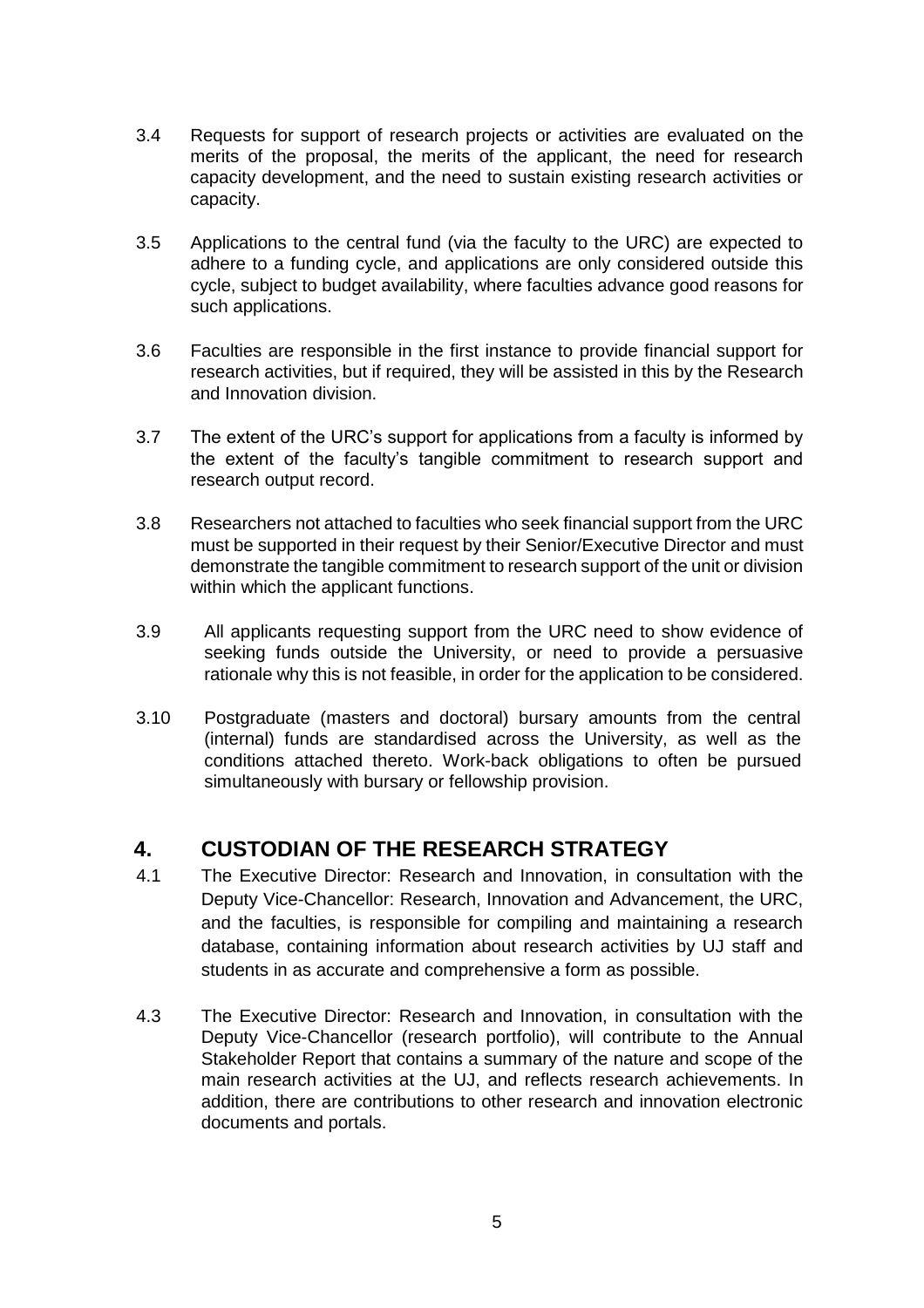4.4 The Senior Director: Revenue Administration (UJ Fundraising and Development Office), in consultation with the Executive Director: Research and Innovation & the Deputy Vice-Chancellor (research portfolio), is responsible for driving external funding campaigns at an institutional level and keeping a database of all strategic partnerships.

## **5. RESEARCH STRATEGY**

The research strategy identifies the strategic research goals and the resources and actions required to achieve the stated goals. The strategic goals for research stated below, and the activities designed to achieve those goals, serve to give effect to the Research Mission statement and the concomitant core value. The proposed strategy has been informed by a range of imperatives both external and internal to the university and is reflective of the White Paper on Science, Technology, and Innovation (as adopted by Cabinet in March 2019).

### 5.1 **STRATEGIC RESEARCH GOALS**

- 5.1.1 Maintain and enhance the quality of research undertaken.
- 5.1.2 Enhance the institutional research profile and impact.
- 5.1.3 Increase/enhance, manage, and structure external and internal stakeholder relations and particularly for research funding.
- 5.1.4 Support and promote fundamental scholarship.
- 5.1.5 Support national, regional, and industry-specific research and development policies and strategies.
- 5.1.6 Maximise the impact and international recognition of UJ research.
- 5.1.7 Foster and expand strategic research partnerships and collaborative networks.
- 5.1.8 Capitalise on UJ intellectual property (IP).

#### 5.2 **ACTIONS REQUIRED TO ACHIEVE THE STRATEGIC GOALS**

#### 5.2.1 **Maintain and enhance the quality of research undertaken by creating an enabling environment for research**

- (i) Research and Innovation Division to provide and coordinate efficient institutional support systems for researchers to develop and maintain research quality and integrity;
- (ii) assess, assure and promote research quality by Senate- and Facultycontrolled structures and the implementation of Senate- approved policies;
- (iii) adopt effective and efficient research management systems;
- (iv) implement peer-review processes;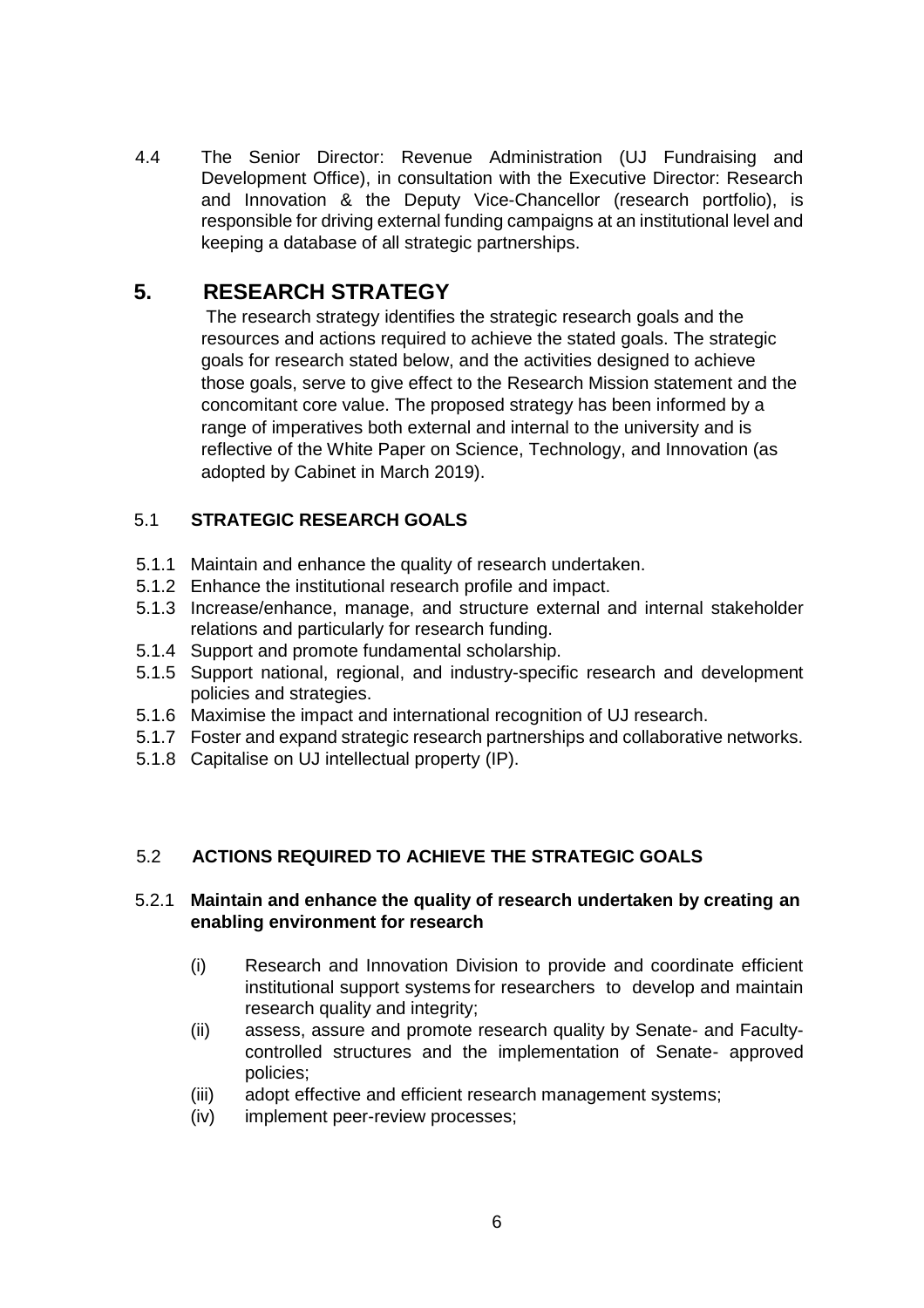- (v) recognise, encourage and reward research and innovation excellence by incentives such as the Vice Chancellor's Excellence Awards, recognition for IP disclosure, and increased publication, innovation, and creative output subsidy for researchers;
- (vi) review the performance of existing research structures and establish new centres/institutes and strategic programmes;
- (vii) in coordination with the International Office (IO), establish research collaborations and partnerships with national and international universities and research institutions;
- (viii) in coordination with the Postgraduate School (PGS) to facilitate, support, and coordinate postgraduate research activities;
- (ix) establish and implement career development pathways for researchers;
- (x) run adequately-resourced research-capacity development initiatives for emerging researchers at the institutional level;
- (xi) in coordination with the PGS, attract, retain and provide maximum support for postgraduate students and postdoctoral researchers; and
- (xii) in coordination with the IO, promote the international exchange of researchers at all levels.

### 5.2.2 **Enhance the institutional research profile**

- (i) update model for the adequate provision of internal university resources for research;
- (ii) provide faculties with financial contribution, infrastructural and human resources to develop and maintain institutional research capacity;
- (iii) maintain financial incentives for researchers to engage in high quality, internationally competitive sustained research activity and, especially, subsidized output<sup>5</sup>;
- (iv) enhance support for research mentorship structures for emerging researchers;
- (v) identify and encourage undergraduate students to embed research activities as part of their undergraduate study and together with the PGS, promote an approach for their continued stay or association with postgraduate and research activity;
- (vi) identify, encourage and provide support to staff to acquire at least a masters qualification through specialised academic programmes;
- (vii) establishing a staff-to-student ratio conducive to research productivity;
- (viii) in coordination with the PGS, increase the number of research students and PDRFs;
- (ix) in coordination with the PGS, enhance the postgraduate student profile and the throughput of the university;

 <sup>5</sup> By, e.g. individualised research funds, annual awards for research excellence and talent management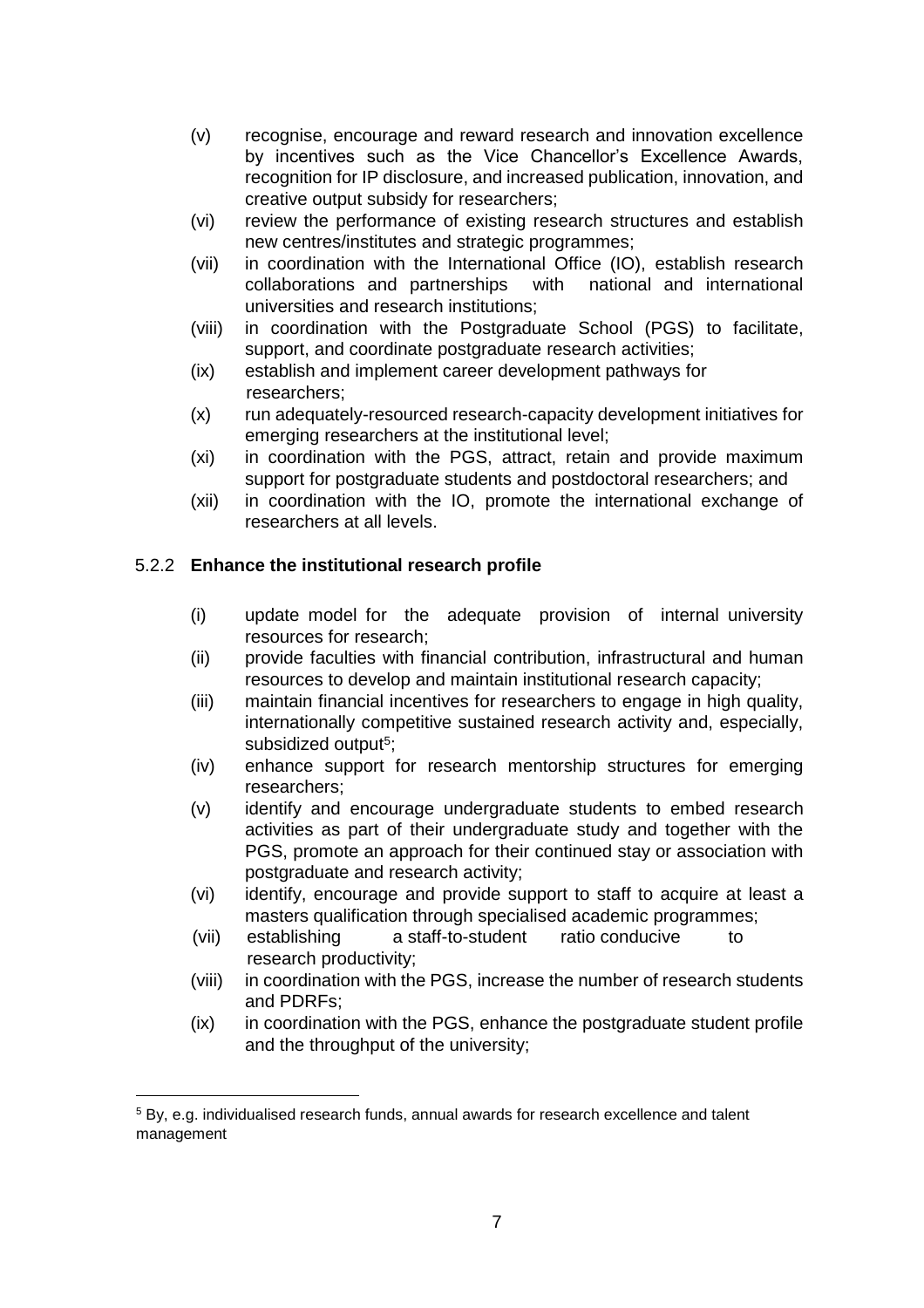- (x) encourage inactive researchers to start becoming involved in productive research or to re-invigorate their past research endeavours, in alignment with the workload policy;
- (xi) include research output indicators in performance appraisals for Executive Deans and Heads of Departments;
- (xii) increase the number of rated researchers by the National Research Foundation (NRF);
- (xiii) provide institutional support to researchers to achieve and improve their NRF ratings; and
- (xiv) Establish Research Centres, Institutes, and Flagship programmes.

### 5.2.3 **Increase external partnerships and funding for research**

.

- (i) engage in dedicated and sustained partnership activity to identify and source external research funding opportunities, both national and international;
- (ii) leverage internal research funds to attract external research grants
- (iii) utilise internal research funds only for research activities that cannot be funded – or cannot be adequately funded – by external funds, and for strategic research interventions;
- (iv) prioritize some internal funds for emerging researchers; and
- (v) focus on specialised support for priority funding streams of the NRF, Technology Innovation Agency (TIA), European Research Council, Newton Fund programmes, etc.

## 5.2.4 **Support and promote fundamental scholarship and basic research**

- (i) promote an ethos of fundamental scholarship;
- (ii) develop fundamental scholarship skills in staff and students; and
- (iii) through outreach, promote public understanding and appreciation for research.

### 5.2.5 **Support national, regional and industry-specific research and development policies and strategies**

- (i) participate in appropriate national and international organisations that promote research;
- (ii) identify and develop institutional research strengths $6$  that complement national research strategies and priorities;
- (iii) identify and develop opportunities for relevant and applied research and knowledge production;

<sup>&</sup>lt;sup>6</sup>Instead of research "strengths", one might also refer to "focus areas", "niche areas" or "themes".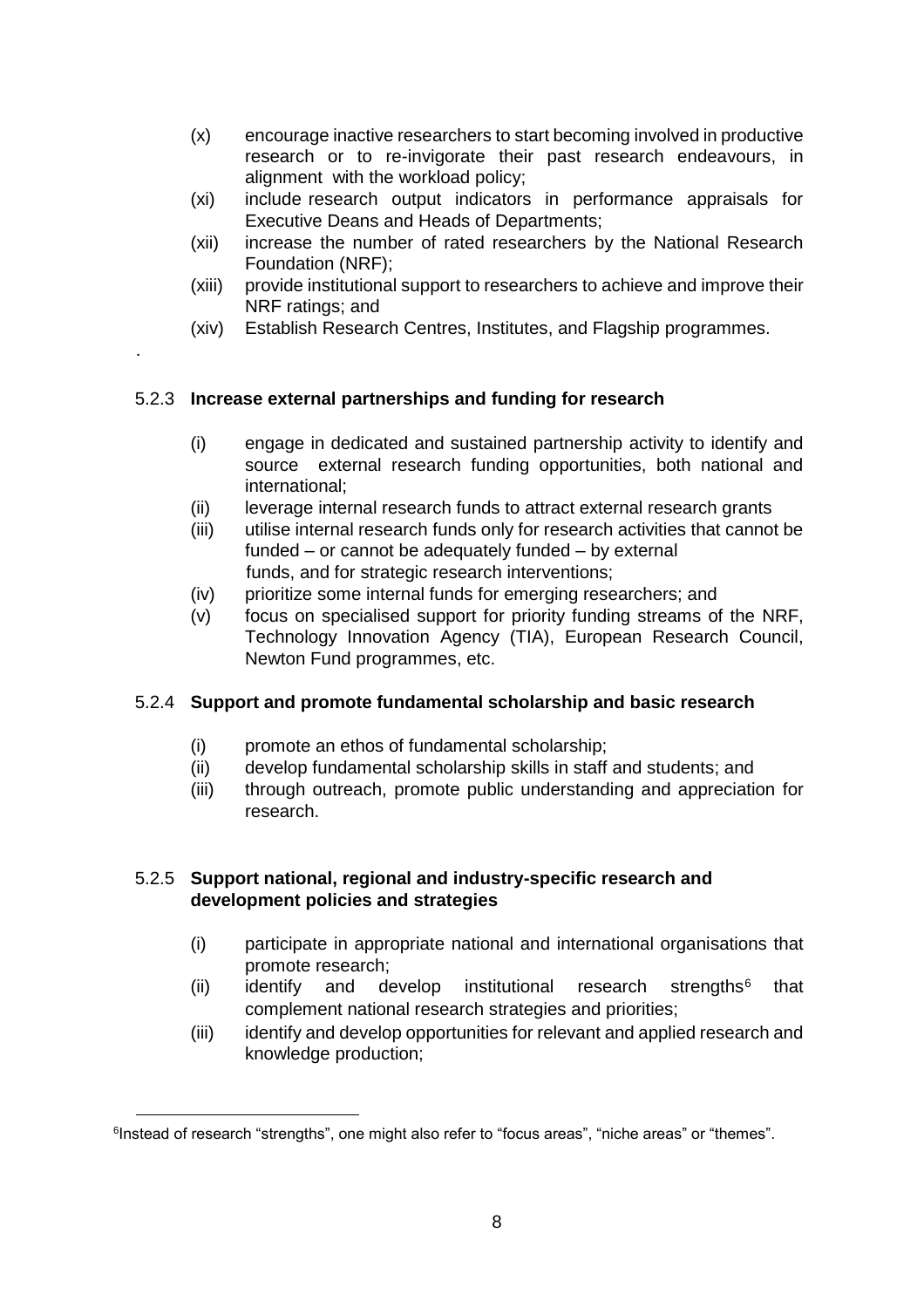- (iv) establish and expand appropriate strategic research partnerships and collaborative networks; and
- (v) promote research capacity development of historically disadvantaged individuals through adequately-resourced initiatives at both institutional and faculty level.

#### 5.2.6 **Maximize the impact and international recognition of UJ research**

- (i) encourage enhanced participation by researchers in national and international funding agencies;
- (ii) encourage enhanced participation by researchers in national research initiatives;
- (iii) encourage researchers to become part of international peer review circles such as those established by the European Union;
- (iv) timeously publicise research achievements and research initiatives widely (OR actively disseminate research results and achievements nationally and internationally);
- (v) encourage publication of research results in international journals, particularly those indexed by the Department of Higher Education and Training (DHET);
- (vi) encourage the production of quality creative outputs and innovations as recognised in the DHET's *Policy on the evaluation of creative outputs and innovations produced by public higher education institutions (2017)*;
- (vii) promote the international exchange of researchers at all levels;
- (viii) enhance social responsiveness and impact of UJ research
- (ix) establish and expand appropriate strategic research partnerships and collaborative networks;
- (x) increase the number of NRF-rated researchers; and
- (xi) provide institutional support to researchers to achieve and improve their NRF ratings.

#### 5.2.7 **Capitalise on UJ IP**

With the Technology Transfer Office (TTO), implement the IP protection and commercialisation strategy, as provided for in the UJ IP Management Policy.

#### 5.2.8 **Foster and expand strategic research partnerships and collaborative networks**

- (i) establish and expand appropriate strategic research partnerships and collaborative networks, both nationally and internationally, such as Universitas 21 (U21), The Association of Commonwealth Universities (ACU), etc.
- (ii) foster research partnerships and collaborations with science councils such as the Council for Scientific and Industrial Research (CSIR), MINTEK, MRC, ARC, national facilities, and other research entities.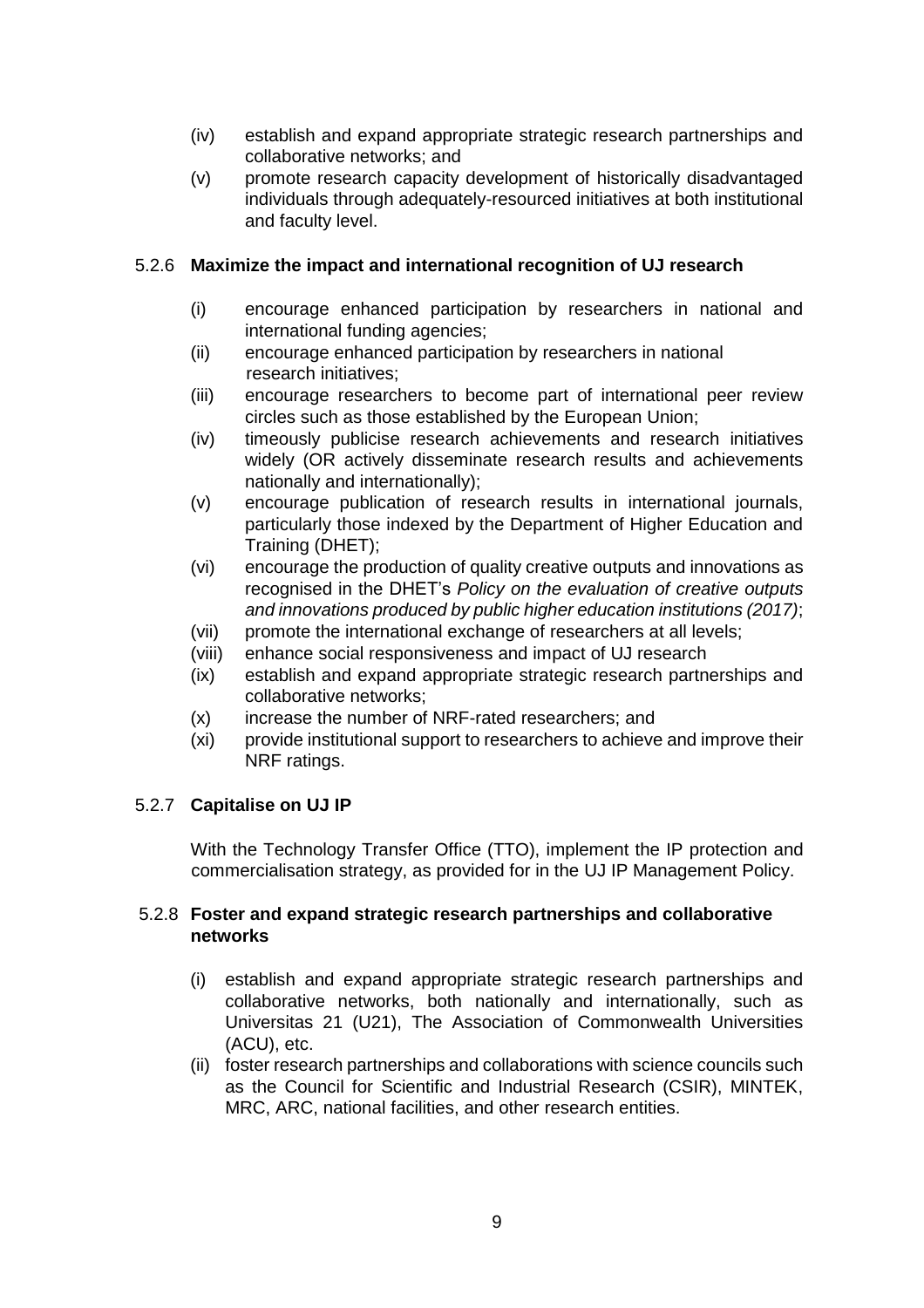(iii) expand research collaborative networks with universities outside South Africa.

## **6. RESEARCH INTEGRITY - QUALITY AND ETHICS**

- 6.1 Research integrity and ethics include the maintenance and promotion of the highest internationally recognised standards of scientific and research practice, of adherence to the highest ethical standards in research and postgraduate study supervision.
- 6.2 Research quality care is the responsibility of the Executive Dean of the faculty.
- 6.3 In accordance with the financial delegation of authority (DoA), applications for external research funds for which institutional commitments are required must be signed-off by the Deputy Vice-Chancellor (research portfolio) and<sup>7</sup> /or as per the DoA, on the recommendation of the relevant Executive Dean (or the person's nominee), before the application can be sent for external research funding.

External research funding applications, at times, come about on short notice and the time for legal review is impossible. For such or justifiable cases, in consultation with the domain executive, the application may be submitted with the following provision:

"In the case of a successful application/tender bid, the agreement will be finalised as per the UJ Corporate Governance / Legal Services process."

6.4 All research agreements (except those undertaken within the context of approved private work) concluded by staff with external entities must be approved in consultation with, and be signed off, by the Deputy Vice-Chancellor (research portfolio) and  $8/$ or as per the DoA, on the recommendation of the relevant Executive Dean and/or Executive Director: Research and Innovation. Signed agreements should be archived through the UJ division: Corporate Governance (CG).

l

 $<sup>7</sup>$  By default, the designated authority for sign-off of grant applications is the Executive</sup> director: Research and Innovation (ED: R&I); there are however applications, as required by external sponsors, that must be signed by the Deputy Vice-Chancellor or Vice-Chancellor – the approach must be managed accordingly and through advisory of the ED: R&I.

<sup>&</sup>lt;sup>8</sup> By default, the designated authority for sign-off of institutional-level grant applications is the Executive director: Research and Innovation (ED: R&I); there are however applications, as required by external sponsors or the financial DoA, that must be signed by the Deputy Vice-Chancellor, Chief Financial Officer (CFO), or Vice-Chancellor & Principal – the approach must be managed accordingly and through advisory of the ED: R&I and/or the Division: Legal Services.